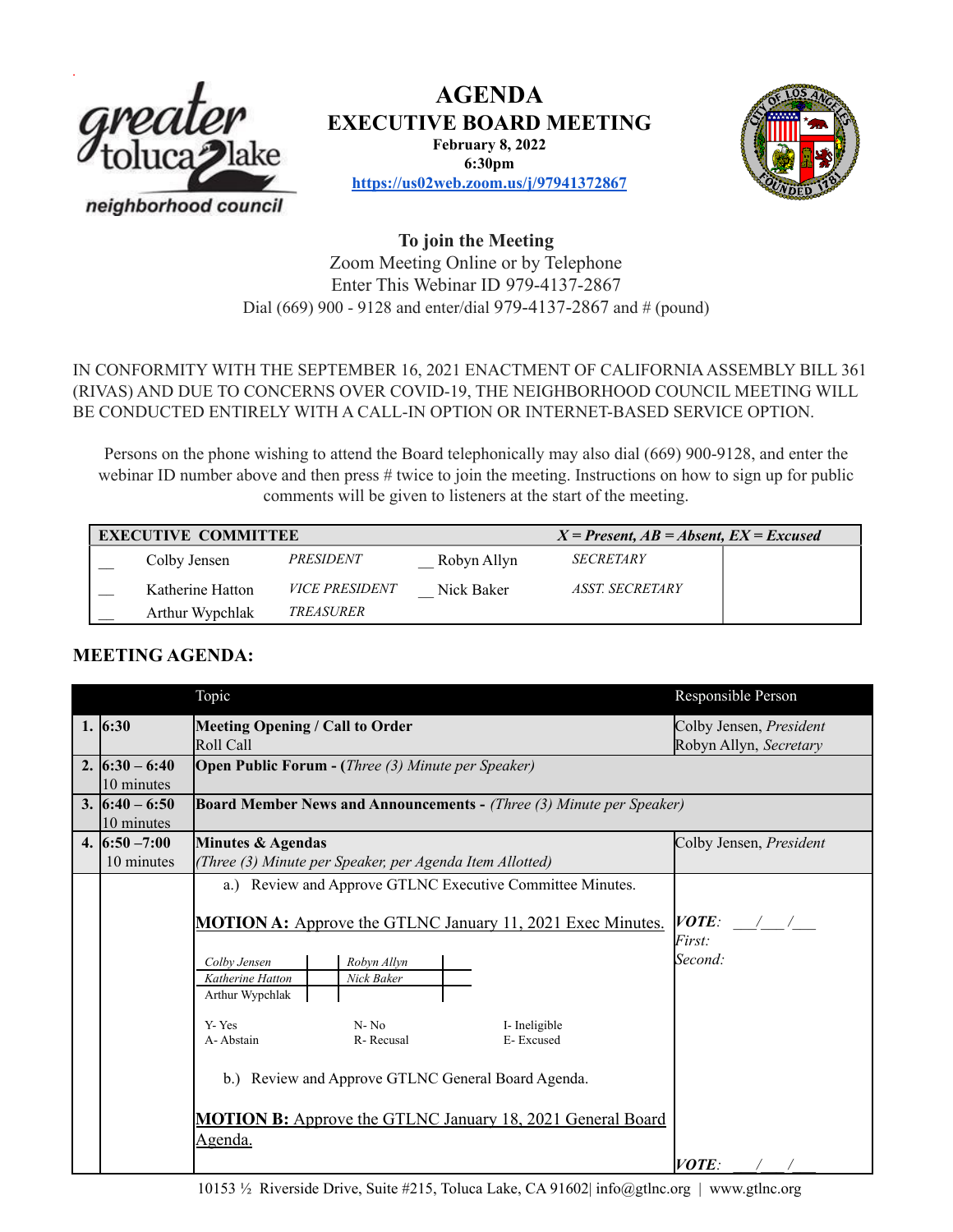

**AGENDA** EXECUTIVE/ BOARD MEETING February 8, 2022 Page 2 of 3



|                                                              |                    | Colby Jensen<br>Robyn Allyn                                                                                         |                            | First:                                |  |  |  |  |  |
|--------------------------------------------------------------|--------------------|---------------------------------------------------------------------------------------------------------------------|----------------------------|---------------------------------------|--|--|--|--|--|
|                                                              |                    | Katherine Hatton<br>Nick Baker                                                                                      |                            | Second:                               |  |  |  |  |  |
|                                                              |                    | Arthur Wypchlak                                                                                                     |                            |                                       |  |  |  |  |  |
|                                                              |                    | Y-Yes<br>$N - No$                                                                                                   | I-Ineligible               |                                       |  |  |  |  |  |
|                                                              |                    | A-Abstain<br>R-Recusal                                                                                              | E-Excused                  |                                       |  |  |  |  |  |
|                                                              |                    |                                                                                                                     |                            |                                       |  |  |  |  |  |
|                                                              |                    |                                                                                                                     |                            |                                       |  |  |  |  |  |
|                                                              |                    |                                                                                                                     |                            |                                       |  |  |  |  |  |
|                                                              |                    |                                                                                                                     |                            |                                       |  |  |  |  |  |
|                                                              | $5.  7:00 - 7:10$  | <b>Treasurer Report</b>                                                                                             | Arthur Wypchlak, Treasurer |                                       |  |  |  |  |  |
|                                                              | 10 minutes         | - (Three (3) Minute per Speaker, per Agenda Item Allotted)                                                          |                            |                                       |  |  |  |  |  |
|                                                              |                    | <b>MOTION C:</b> Approve the <b>January 2022 MER</b> and expenditures for $ VOTE $ :                                |                            |                                       |  |  |  |  |  |
|                                                              |                    | reconciliation submission to the City Clerk.                                                                        |                            | $\frac{1}{2}$ $\frac{1}{2}$<br>First: |  |  |  |  |  |
|                                                              |                    |                                                                                                                     |                            | Second:                               |  |  |  |  |  |
|                                                              |                    | Colby Jensen<br>Robyn Allyn                                                                                         |                            |                                       |  |  |  |  |  |
|                                                              |                    | Katherine Hatton<br>Nick Baker                                                                                      |                            |                                       |  |  |  |  |  |
|                                                              |                    | Arthur Wypchlak                                                                                                     |                            |                                       |  |  |  |  |  |
|                                                              |                    | Y-Yes<br>$N - No$                                                                                                   | I- Ineligible              |                                       |  |  |  |  |  |
|                                                              |                    | A-Abstain<br>R-Recusal                                                                                              | E-Excused                  |                                       |  |  |  |  |  |
|                                                              |                    |                                                                                                                     |                            |                                       |  |  |  |  |  |
|                                                              |                    |                                                                                                                     |                            |                                       |  |  |  |  |  |
|                                                              | 6. $7:10 - 7:20$   | <b>On-Going Business</b>                                                                                            | Colby Jensen, President    |                                       |  |  |  |  |  |
|                                                              | 10 minutes         | (Three (3) Minute per Speaker, per Agenda Item Allotted)                                                            |                            |                                       |  |  |  |  |  |
|                                                              |                    |                                                                                                                     |                            |                                       |  |  |  |  |  |
|                                                              |                    |                                                                                                                     |                            |                                       |  |  |  |  |  |
|                                                              |                    | NPG request                                                                                                         |                            |                                       |  |  |  |  |  |
|                                                              | $7.   7:20 - 7:30$ |                                                                                                                     |                            |                                       |  |  |  |  |  |
|                                                              | 10 minutes         | New Business: News, announcements, topics of discussion<br>(Three (3) Minute per Speaker, per Agenda Item Allotted) |                            |                                       |  |  |  |  |  |
|                                                              |                    | New CD2 Field Deputy-Tiffany Zeytounian<br>$\bullet$                                                                |                            |                                       |  |  |  |  |  |
|                                                              |                    | New NC Funding Rep-Mariel Camilo mariel.camilo@lacity.org<br>$\bullet$                                              |                            |                                       |  |  |  |  |  |
|                                                              |                    | $(213)$ 978-1060                                                                                                    |                            |                                       |  |  |  |  |  |
|                                                              |                    | <b>Community Goals</b>                                                                                              |                            |                                       |  |  |  |  |  |
|                                                              |                    |                                                                                                                     |                            |                                       |  |  |  |  |  |
|                                                              | 8.  7:30           | <b>Meeting Adjourned</b>                                                                                            |                            | Colby Jensen, President               |  |  |  |  |  |
|                                                              |                    |                                                                                                                     |                            |                                       |  |  |  |  |  |
| Next meeting: Tuesday, February 8, 2022 at 6:30pm - via Zoom |                    |                                                                                                                     |                            |                                       |  |  |  |  |  |
|                                                              |                    |                                                                                                                     |                            |                                       |  |  |  |  |  |

**PUBLIC INPUT AT NEIGHBORHOOD COUNCIL MEETINGS** The public is requested to dial \*9, or use the "Raise Hand" option,when prompted by the presiding officer, to address the Board on any agenda item before the Board takes an action on an item. Comments from the public on agenda items will be heard only when the respective item is being considered. Comments from the public on other matters not appearing on the agenda that are within the Board's jurisdiction will be heard during the General Public Comment period. Please note that under the Brown Act, the Board is prevented from acting on a matter that you bring to its attention during the General Public Comment period; however, the issue raised by a member of the public may become the subject of a future Board meeting. Public comment is limited to 2 minutes per speaker unless adjusted by the presiding officer of the Board.